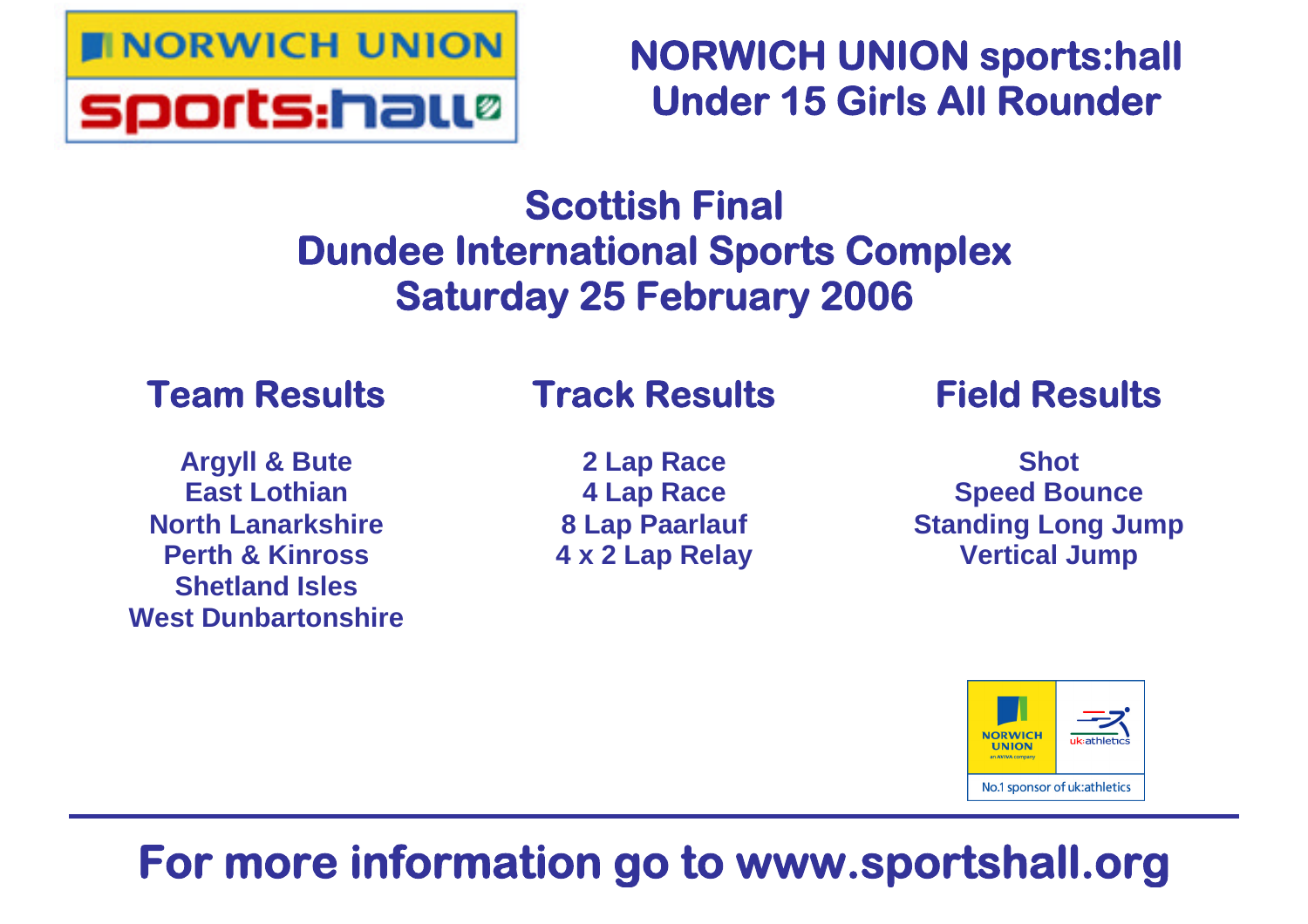## **Competition Results**

| Ranking | Team                | <b>Score</b> | Individual | P8 | 4x2 |
|---------|---------------------|--------------|------------|----|-----|
|         | North Lanarkshire   | 659          | 539        | 70 | 50  |
|         | Argyll & Bute       | 654          | 524        | 60 | 70  |
| 3       | Perth & Kinross     | 492          | 402        | 50 | 40  |
|         | East Lothian        | 475          | 375        | 40 | 60  |
| 5       | Shetland Isles      | 441          | 401        | 20 | 20  |
| 6       | West Dunbartonshire | 439          | 379        | 30 | 30  |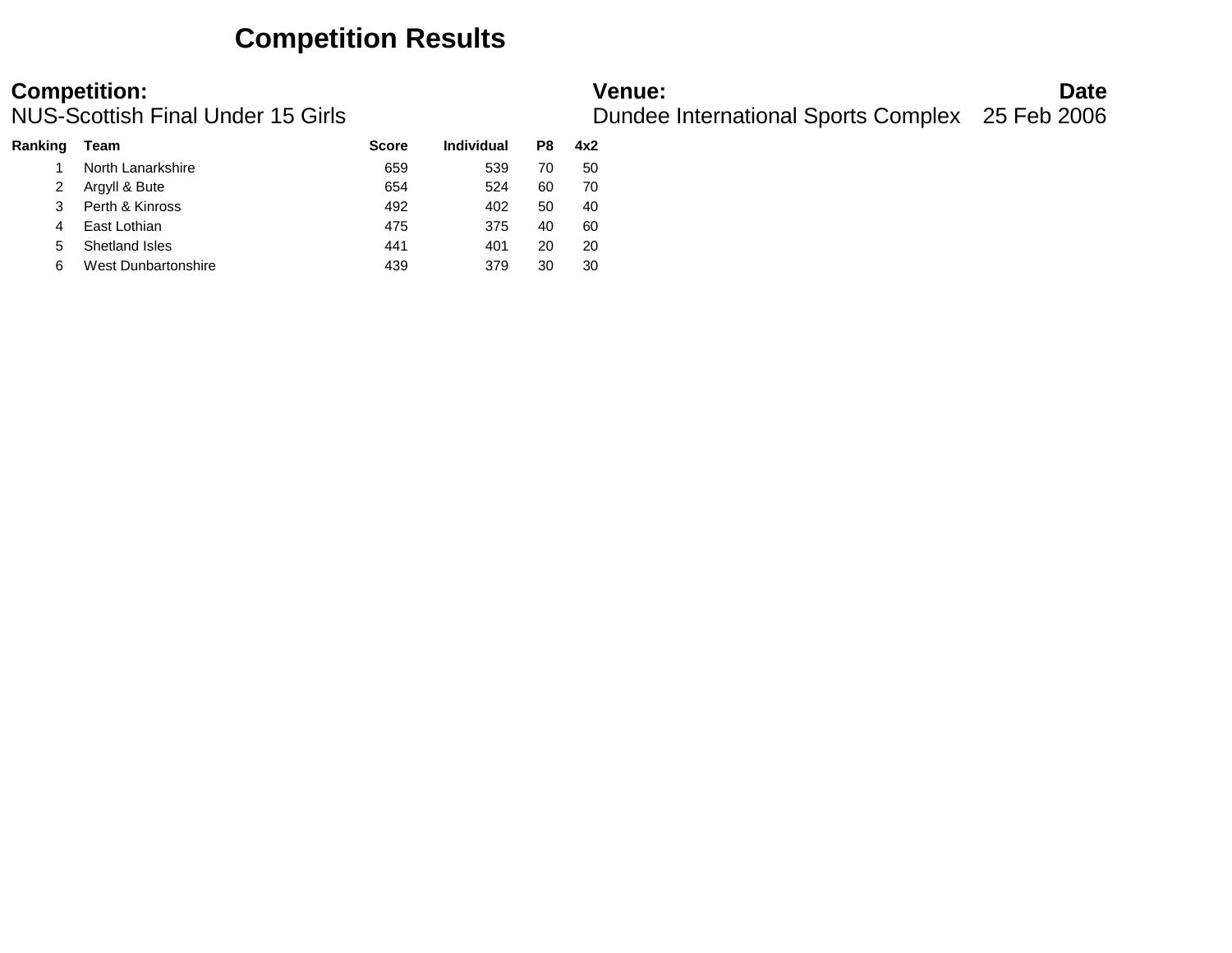## **Athlete Results**

# **Competition:**<br>**Date**<br>Dundee International Sports Complex 25 Feb 2006<br>Dundee International Sports Complex 25 Feb 2006

| Ranking          | <b>BibNo Athlete</b>                     | Team                       | <b>Score</b> | 2LR | 4LR | s  | SB | <b>SLJ</b> | VJ |  |
|------------------|------------------------------------------|----------------------------|--------------|-----|-----|----|----|------------|----|--|
|                  | 88 Rachel Burns                          | North Lanarkshire          | 145          |     | 50  |    | 45 | 50         |    |  |
| $\boldsymbol{2}$ | 87 Jennifer Wardhaugh                    | North Lanarkshire          | 142          | 50  |     |    | 42 |            | 50 |  |
| 3                | 73 Christie Roxburgh                     | Argyll & Bute              | 138          |     | 40  | 50 |    | 48         |    |  |
| 4                | 76 Lucy MacNulty                         | Argyll & Bute              | 135          |     | 48  | 44 |    | 43         |    |  |
| 5                | 89 Karen Brandon                         | North Lanarkshire          | 134          | 48  |     | 38 |    |            | 48 |  |
| 6                | 74 Holly Crawford                        | Argyll & Bute              | 133          | 41  |     | 46 |    | 46         |    |  |
| $\overline{7}$   | 96 Susan Peddie                          | Perth & Kinross            | 127          |     | 44  |    | 37 |            | 46 |  |
| 8                | 101 Victoria Duthie                      | Shetland Isles             | 121          |     | 30  | 48 |    | 43         |    |  |
| $9=$             | 78 Jade MacEwan                          | Argyll & Bute              | 118          | 36  |     |    | 50 |            | 32 |  |
| $9=$             | 90 Lisa Cox                              | North Lanarkshire          | 118          | 46  |     | 36 |    | 36         |    |  |
| 11               | 110 Natalie Quinn                        | <b>West Dunbartonshire</b> | 117          |     | 36  |    | 37 |            | 44 |  |
| 12               | 95 Michelle MacKay                       | Perth & Kinross            | 107          |     | 46  |    | 45 |            | 16 |  |
| 13               | 113 Sinead Griffen                       | <b>West Dunbartonshire</b> | 104          | 44  |     |    | 23 |            | 37 |  |
| 14               | 77 Zoe Fleming                           | Argyll & Bute              | 102          | 38  |     |    | 23 |            | 41 |  |
| 15               | 82 Rachel Dudley                         | East Lothian               | 97           | 33  |     |    | 37 |            | 27 |  |
| 16               | 102 Aimee Keith                          | <b>Shetland Isles</b>      | 96           |     | 38  |    | 18 | 40         |    |  |
| $17=$            | 84 Kirsten Goodall                       | East Lothian               | 94           | 30  |     |    | 28 | 36         |    |  |
| $17=$            | 85 Loren Smedley                         | East Lothian               | 94           |     | 32  | 30 |    | 32         |    |  |
| $17=$            | 91 Marion Hutton                         | North Lanarkshire          | 94           |     | 22  |    | 48 | 24         |    |  |
| 20               | 104 Vicky Irvine                         | <b>Shetland Isles</b>      | 93           | 24  |     | 42 |    |            | 27 |  |
| 21               | 103 Eilidh Peterson                      | Shetland Isles             | 91           | 18  |     |    | 37 | 36         |    |  |
| 22               | 83 Megan Gaffney                         | East Lothian               | 90           |     | 42  | 26 |    |            | 22 |  |
| 23               | 75 Erin Elkin                            | Argyll & Bute              | 88           |     | 34  |    | 32 |            | 22 |  |
| $24=$            | 94 Shoni Tavendale                       | Perth & Kinross            | 84           |     | 24  |    | 30 | 30         |    |  |
| $24=$            | 97 Heather McIntosh                      | Perth & Kinross            | 84           | 41  |     | 23 |    | 20         |    |  |
| 26               | 105 Margaret Johnston                    | <b>Shetland Isles</b>      | 82           |     | 16  | 34 |    |            | 32 |  |
| 27               | 92 Kirstin Watt                          | North Lanarkshire          | 81           |     | 28  | 16 |    |            | 37 |  |
| $28=$            | 80 Heather Campbell                      | East Lothian               | 80           | 16  |     |    | 23 |            | 41 |  |
| $28=$            | 108 Carly Bissett                        | <b>West Dunbartonshire</b> | 80           |     | 18  | 40 |    |            | 22 |  |
| 30               | 111 Leanne Meldrum                       | <b>West Dunbartonshire</b> | 78           | 24  |     | 28 |    | 26         |    |  |
| 31               | 106 Kirsten Anderson                     | <b>Shetland Isles</b>      | 75           | 20  |     |    | 23 |            | 32 |  |
| 32               | 112 Hayley Nicol                         | <b>West Dunbartonshire</b> | 72           | 28  |     |    | 16 | 28         |    |  |
| 33               | 98 Sarah Jack                            | Perth & Kinross            | 69           | 33  |     | 18 |    |            | 18 |  |
| 34               | 109 Megan Reid                           | West Dunbartonshire        | 68           |     | 20  | 32 |    | 16         |    |  |
| 35               | 99 Megan Redden                          | Perth & Kinross            | 67           | 24  |     | 23 |    | 20         |    |  |
| 36               | 81 Colleen Dudley                        | East Lothian               | 66           |     | 26  | 20 |    | 20         |    |  |
| $37=$            | 79 Chermaine MacLachlainne Argyll & Bute |                            | 0            |     |     |    |    |            |    |  |
| $37=$            | 86 Lauren Scott                          | East Lothian               | 0            |     |     |    |    |            |    |  |
| $37=$            | 93 Rachel Callander                      | North Lanarkshire          | 0            |     |     |    |    |            |    |  |
| $37=$            | 107 Sadie Younger                        | <b>Shetland Isles</b>      | $\mathbf 0$  |     |     |    |    |            |    |  |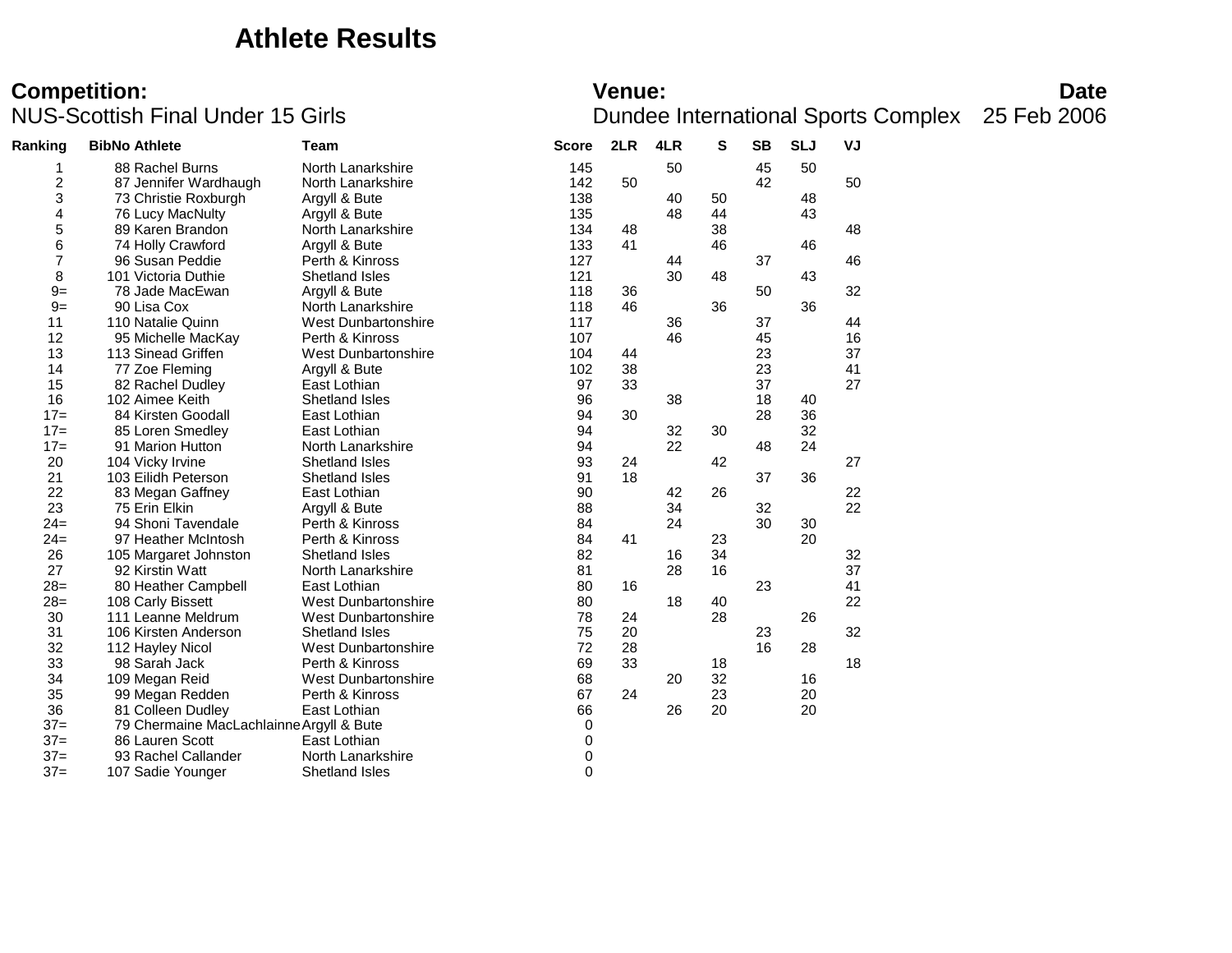## **Team Results Argyll & Bute (orange)**

| Ranking | <b>Team</b>         |                           | <b>Score</b> | Individual | P8    | 4x2 |                   |                   |       |      |                     |               |
|---------|---------------------|---------------------------|--------------|------------|-------|-----|-------------------|-------------------|-------|------|---------------------|---------------|
|         | North Lanarkshire   |                           | 659          | 539        | 70    | 50  |                   |                   |       |      |                     |               |
|         | Argyll & Bute       |                           | 654          | 524        | 60    | 70  |                   |                   |       |      |                     |               |
| 3       | Perth & Kinross     |                           | 492          | 402        | 50    | 40  |                   |                   |       |      |                     |               |
| 4       | East Lothian        |                           | 475          | 375        | 40    | 60  |                   |                   |       |      |                     |               |
| 5       | Shetland Isles      |                           | 441          | 401        | 20    | 20  |                   |                   |       |      |                     |               |
| 6       |                     | West Dunbartonshire       | 439          | 379        | 30    | 30  |                   |                   |       |      |                     |               |
|         | <b>Comp No Name</b> |                           | <b>Event</b> |            | Perf1 |     | Perf <sub>2</sub> | Perf <sub>3</sub> | Perf4 |      | <b>Best Ranking</b> | <b>Points</b> |
|         | 73                  | <b>Christie Roxburgh</b>  | 4LR          |            | 46.4  |     |                   |                   |       | 46.4 | 6                   | 40            |
|         | 73                  | <b>Christie Roxburgh</b>  | S            |            | 8.52  |     | 8.48              | 8.63              |       | 8.63 |                     | 50            |
|         | 73                  | <b>Christie Roxburgh</b>  | <b>SLJ</b>   |            | 2.28  |     | 2.34              | 2.26              |       | 2.34 | $\overline{2}$      | 48            |
|         | 74                  | <b>Holly Crawford</b>     | 2LR          |            | 22.2  |     |                   |                   |       | 22.2 | $5=$                | 41            |
|         | 74                  | <b>Holly Crawford</b>     | S            |            | 7.70  |     | 7.18              | 7.42              |       | 7.70 | 3                   | 46            |
|         | 74                  | <b>Holly Crawford</b>     | <b>SLJ</b>   |            | 2.18  |     | 2.26              | 2.24              |       | 2.26 | 3                   | 46            |
|         | 75                  | Erin Elkin                | 4LR          |            | 46.9  |     |                   |                   |       | 46.9 | 9                   | 34            |
|         | 75                  | Erin Elkin                | <b>SB</b>    |            | 77    |     |                   |                   |       | 77   | 10                  | 32            |
|         | 75                  | Erin Elkin                | VJ           |            | 44    |     | 40                | 44                |       | 44   | $14=$               | 22            |
|         | 76                  | <b>Lucy MacNulty</b>      | 4LR          |            | 45.1  |     |                   |                   |       | 45.1 | $\overline{2}$      | 48            |
|         | 76                  | Lucy MacNulty             | S            |            | 7.63  |     | 0.00              | 7.06              |       | 7.63 | 4                   | 44            |
|         | 76                  | Lucy MacNulty             | <b>SLJ</b>   |            | 2.20  |     | 2.16              | 2.14              |       | 2.20 | $4=$                | 43            |
|         | 77                  | Zoe Fleming               | 2LR          |            | 22.3  |     |                   |                   |       | 22.3 | $\overline{7}$      | 38            |
|         | 77                  | Zoe Fleming               | <b>SB</b>    |            | 74    |     |                   |                   |       | 74   | $13 =$              | 23            |
|         | 77                  | Zoe Fleming               | VJ           |            | 48    |     | 46                | 45                |       | 48   | $5=$                | 41            |
|         | 78                  | Jade MacEwan              | 2LR          |            | 22.4  |     |                   |                   |       | 22.4 | 8                   | 36            |
|         | 78                  | Jade MacEwan              | <b>SB</b>    |            | 86    |     |                   |                   |       | 86   |                     | 50            |
|         | 78                  | Jade MacEwan              | VJ           |            | 44    |     | 46                | 46                |       | 46   | $9=$                | 32            |
|         | 79                  | Chermaine MacLachlainne S |              |            | 0.00  |     | 7.21              | 6.89              |       | 7.21 |                     |               |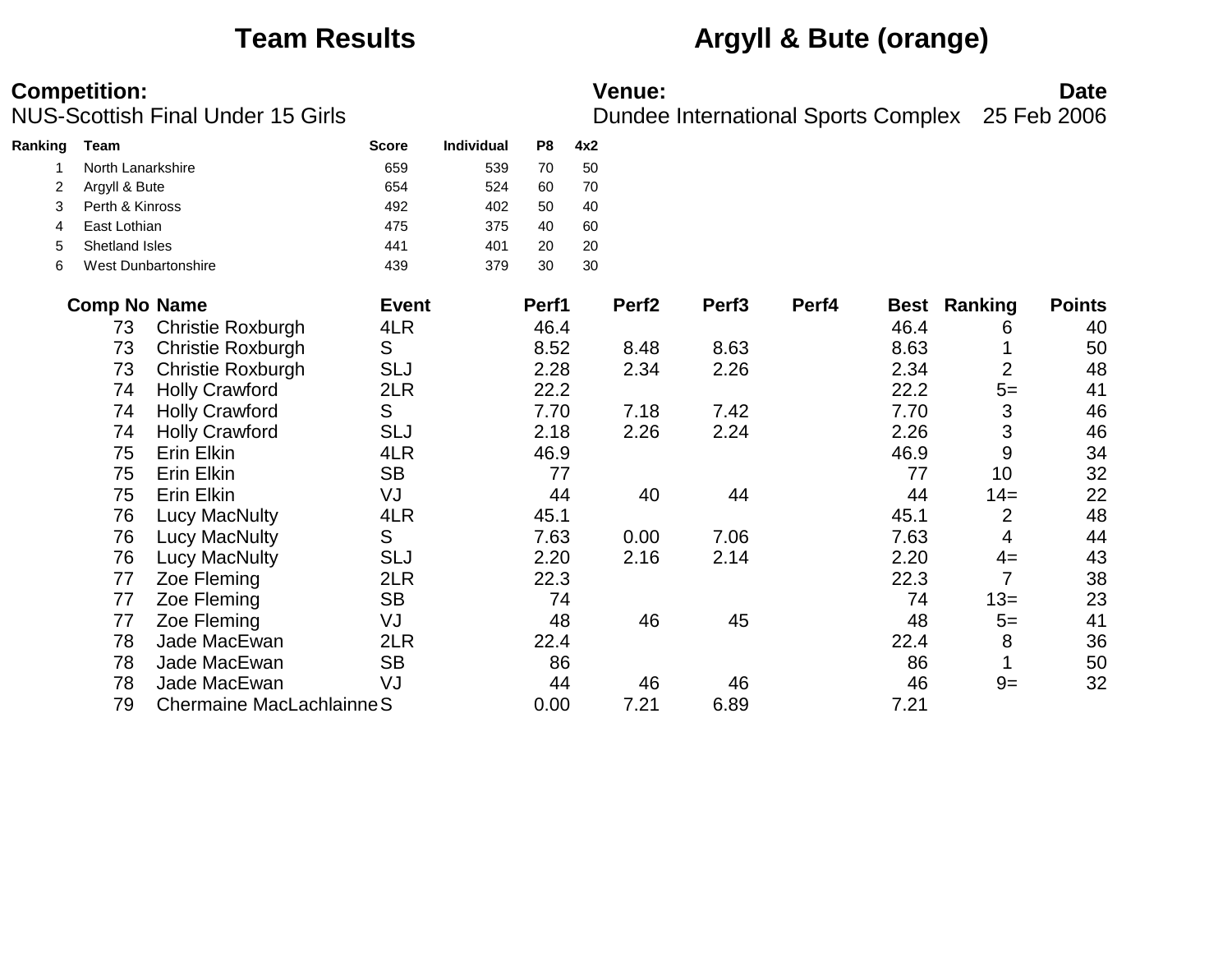## **Team Results East Lothian (red)**

| Ranking | Team                | <b>Score</b> | <b>Individual</b> | P8 | 4x2 |  |
|---------|---------------------|--------------|-------------------|----|-----|--|
|         | North Lanarkshire   | 659          | 539               | 70 | 50  |  |
| 2       | Argyll & Bute       | 654          | 524               | 60 | 70  |  |
| 3       | Perth & Kinross     | 492          | 402               | 50 | 40  |  |
| 4       | East Lothian        | 475          | 375               | 40 | 60  |  |
| 5       | Shetland Isles      | 441          | 401               | 20 | 20  |  |
| 6       | West Dunbartonshire | 439          | 379               | 30 | 30  |  |
|         |                     |              |                   |    |     |  |

| <b>Comp No Name</b> |                         | <b>Event</b> | Perf1 | Perf <sub>2</sub> | Perf <sub>3</sub> | Perf4 | <b>Best</b> | Ranking | <b>Points</b> |
|---------------------|-------------------------|--------------|-------|-------------------|-------------------|-------|-------------|---------|---------------|
| 80                  | <b>Heather Campbell</b> | 2LR          | 24.0  |                   |                   |       | 24.0        | 18      | 16            |
| 80                  | <b>Heather Campbell</b> | <b>SB</b>    | 74    |                   |                   |       | 74          | $13=$   | 23            |
| 80                  | <b>Heather Campbell</b> | VJ           | 47    | 46                | 48                |       | 48          | $5=$    | 41            |
| 81                  | <b>Colleen Dudley</b>   | 4LR          | 48.5  |                   |                   |       | 48.5        | 13      | 26            |
| 81                  | <b>Colleen Dudley</b>   | S            | 5.09  | 4.97              | 5.61              |       | 5.61        | 16      | 20            |
| 81                  | <b>Colleen Dudley</b>   | <b>SLJ</b>   | 1.84  | 1.84              | 1.86              |       | 1.86        | $15=$   | 20            |
| 82                  | <b>Rachel Dudley</b>    | 2LR          | 22.7  |                   |                   |       | 22.7        | $9=$    | 33            |
| 82                  | <b>Rachel Dudley</b>    | <b>SB</b>    | 78    |                   |                   |       | 78          | $6=$    | 37            |
| 82                  | <b>Rachel Dudley</b>    | VJ           | 44    | 45                | 43                |       | 45          | $12 =$  | 27            |
| 83                  | Megan Gaffney           | 4LR          | 46.1  |                   |                   |       | 46.1        | 5       | 42            |
| 83                  | Megan Gaffney           | S            | 0.00  | 5.69              | 5.83              |       | 5.83        | 13      | 26            |
| 83                  | Megan Gaffney           | VJ           | 44    | 44                | 42                |       | 44          | $14=$   | 22            |
| 84                  | Kirsten Goodall         | 2LR          | 22.8  |                   |                   |       | 22.8        | 11      | 30            |
| 84                  | Kirsten Goodall         | <b>SB</b>    | 75    |                   |                   |       | 75          | 12      | 28            |
| 84                  | <b>Kirsten Goodall</b>  | <b>SLJ</b>   | 2.12  | 2.14              | 2.16              |       | 2.16        | $7 =$   | 36            |
| 85                  | Loren Smedley           | 4LR          | 47.5  |                   |                   |       | 47.5        | 10      | 32            |
| 85                  | Loren Smedley           | S            | 6.05  | 5.68              | 5.75              |       | 6.05        | 11      | 30            |
| 85                  | Loren Smedley           | <b>SLJ</b>   | 1.96  | 1.98              | 2.08              |       | 2.08        | 10      | 32            |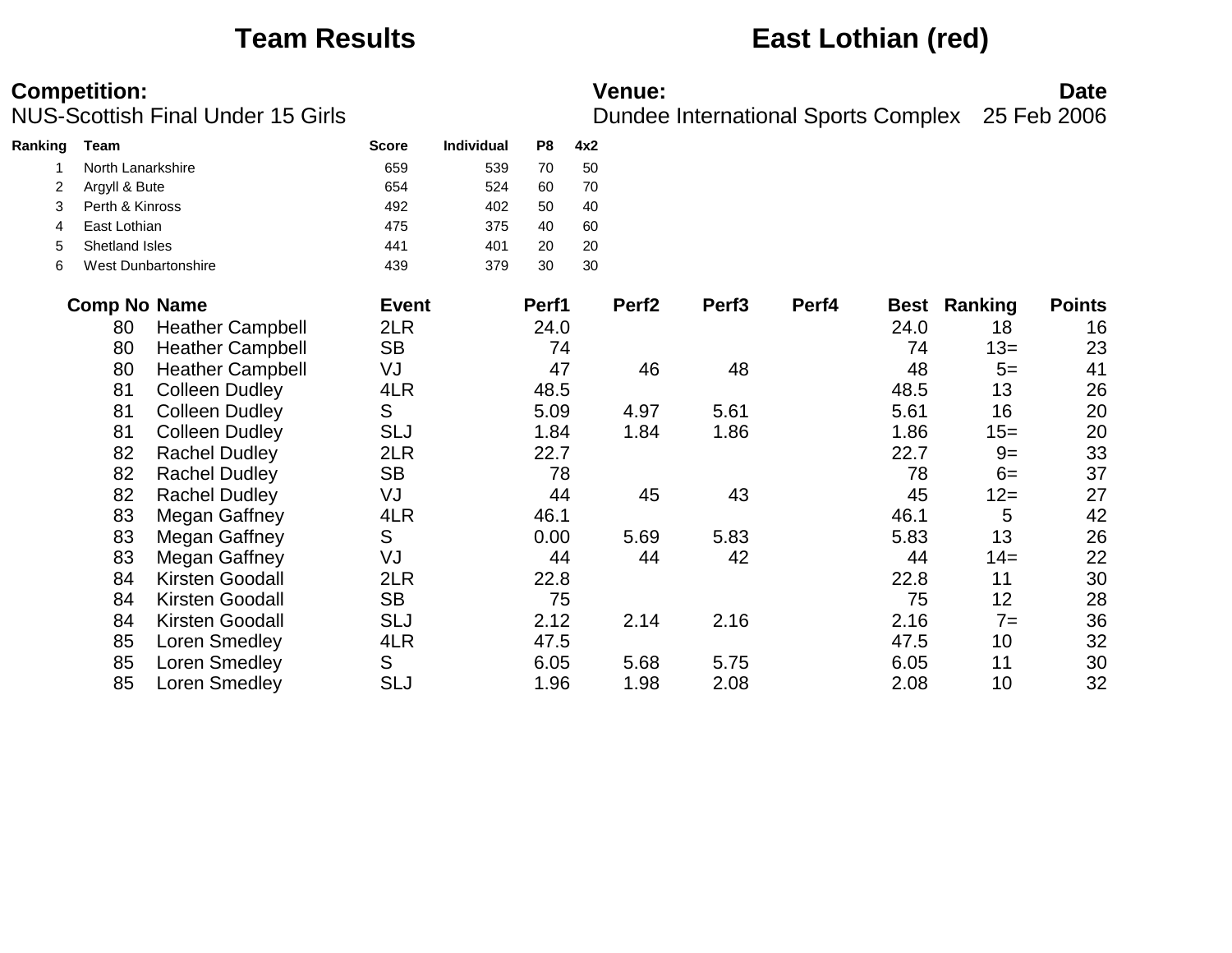**Ranking Team Score Individual P8 4x2** 1 North Lanarkshire 1 1 659 539 70 50

## **Team Results North Lanarkshire (royal)**

| 2 | Argyll & Bute         |                            | 654          | 524 | 60    | 70 |                   |                   |       |      |                |               |
|---|-----------------------|----------------------------|--------------|-----|-------|----|-------------------|-------------------|-------|------|----------------|---------------|
| 3 | Perth & Kinross       |                            | 492          | 402 | 50    | 40 |                   |                   |       |      |                |               |
| 4 | East Lothian          |                            | 475          | 375 | 40    | 60 |                   |                   |       |      |                |               |
| 5 | <b>Shetland Isles</b> |                            | 441          | 401 | 20    | 20 |                   |                   |       |      |                |               |
| 6 |                       | <b>West Dunbartonshire</b> | 439          | 379 | 30    | 30 |                   |                   |       |      |                |               |
|   | <b>Comp No Name</b>   |                            | <b>Event</b> |     | Perf1 |    | Perf <sub>2</sub> | Perf <sub>3</sub> | Perf4 | Best | Ranking        | <b>Points</b> |
|   | 87                    | Jennifer Wardhaugh         | 2LR          |     | 21.1  |    |                   |                   |       | 21.1 |                | 50            |
|   | 87                    | Jennifer Wardhaugh         | <b>SB</b>    |     | 81    |    |                   |                   |       | 81   | 5              | 42            |
|   | 87                    | Jennifer Wardhaugh         | VJ           |     | 59    |    | 59                | 58                |       | 59   |                | 50            |
|   | 88                    | <b>Rachel Burns</b>        | 4LR          |     | 44.9  |    |                   |                   |       | 44.9 |                | 50            |
|   | 88                    | <b>Rachel Burns</b>        | <b>SB</b>    |     | 83    |    |                   |                   |       | 83   | $3=$           | 45            |
|   | 88                    | <b>Rachel Burns</b>        | <b>SLJ</b>   |     | 2.36  |    | 2.28              | 2.22              |       | 2.36 |                | 50            |
|   | 89                    | Karen Brandon              | 2LR          |     | 21.6  |    |                   |                   |       | 21.6 | $\overline{2}$ | 48            |
|   | 89                    | Karen Brandon              | S            |     | 7.10  |    | 7.35              | 7.29              |       | 7.35 |                | 38            |
|   | 89                    | Karen Brandon              | VJ           |     | 49    |    | 57                | 58                |       | 58   | 2              | 48            |
|   | 90                    | Lisa Cox                   | 2LR          |     | 21.7  |    |                   |                   |       | 21.7 | 3              | 46            |
|   | 90                    | Lisa Cox                   | S            |     | 6.90  |    | 6.06              | 7.10              |       | 7.10 | 8              | 36            |
|   | 90                    | Lisa Cox                   | SLJ          |     | 2.16  |    | 2.16              | 2.12              |       | 2.16 | $7 =$          | 36            |
|   | 91                    | <b>Marion Hutton</b>       | 4LR          |     | 49.4  |    |                   |                   |       | 49.4 | 15             | 22            |
|   | 91                    | <b>Marion Hutton</b>       | <b>SB</b>    |     | 84    |    |                   |                   |       | 84   | $\overline{2}$ | 48            |
|   | 91                    | <b>Marion Hutton</b>       | <b>SLJ</b>   |     | 1.90  |    | 1.86              | 1.86              |       | 1.90 | 14             | 24            |
|   | 92                    | <b>Kirstin Watt</b>        | 4LR          |     | 48.4  |    |                   |                   |       | 48.4 | 12             | 28            |
|   | 92                    | <b>Kirstin Watt</b>        | S            |     | 5.06  |    | 4.71              | 4.99              |       | 5.06 | 18             | 16            |
|   | 92                    | <b>Kirstin Watt</b>        | VJ           |     | 47    |    | 45                | 43                |       | 47   | $7=$           | 37            |
|   | 93                    | <b>Rachel Callander</b>    | S            |     | 5.36  |    | 5.40              | 5.78              |       | 5.78 |                |               |
|   |                       |                            |              |     |       |    |                   |                   |       |      |                |               |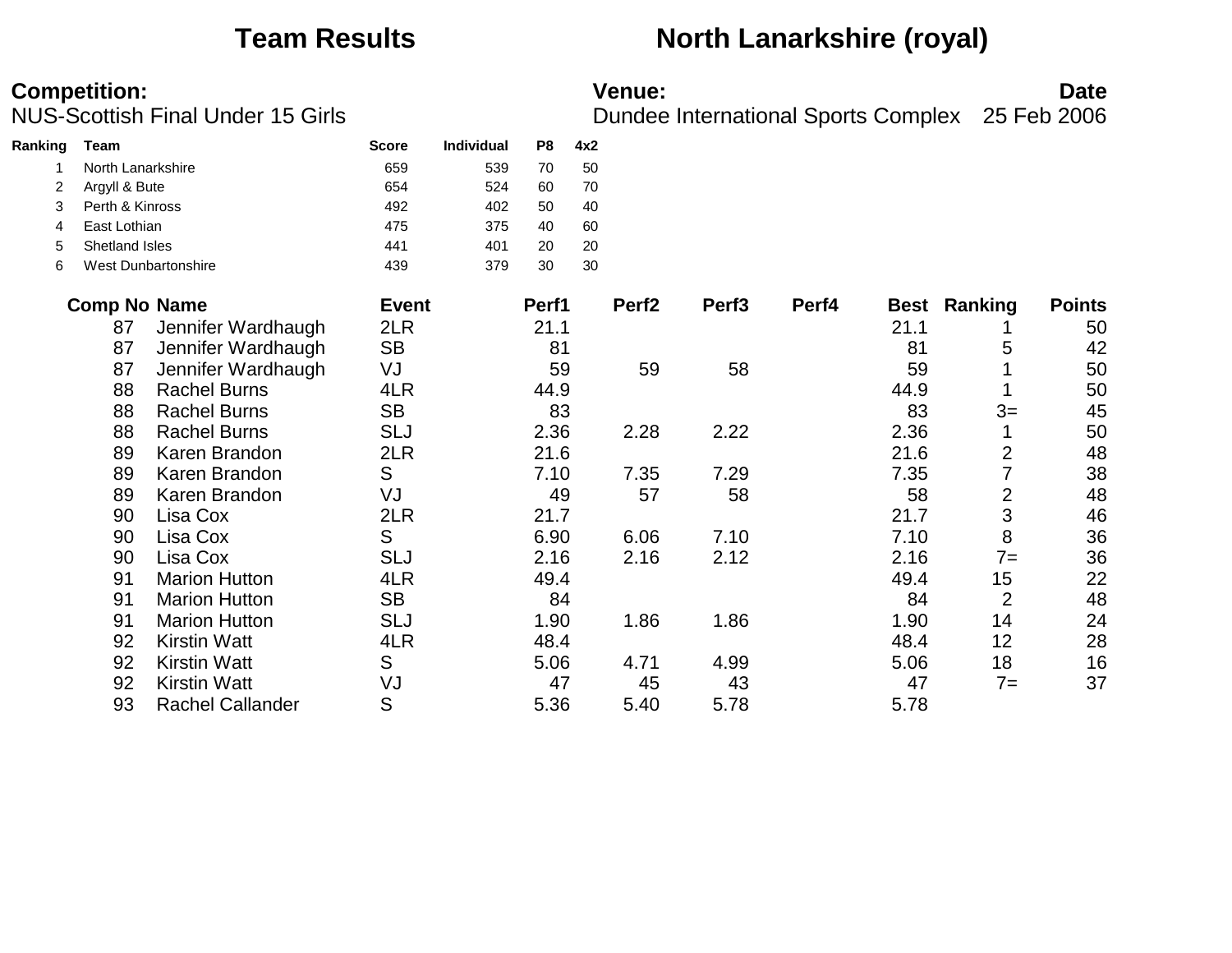## **Team Results Perth & Kinross (green)**

| Ranking | Team                | <b>Score</b> | <b>Individual</b> | P8    | 4x2 |                   |
|---------|---------------------|--------------|-------------------|-------|-----|-------------------|
|         | North Lanarkshire   | 659          | 539               | 70    | 50  |                   |
| 2       | Argyll & Bute       | 654          | 524               | 60    | 70  |                   |
| 3       | Perth & Kinross     | 492          | 402               | 50    | 40  |                   |
| 4       | East Lothian        | 475          | 375               | 40    | 60  |                   |
| 5       | Shetland Isles      | 441          | 401               | 20    | 20  |                   |
| 6       | West Dunbartonshire | 439          | 379               | 30    | 30  |                   |
|         | <b>Comp No Name</b> | <b>Event</b> |                   | Perf1 |     | Perf <sub>2</sub> |

|                         | <b>Event</b>                                   | Perf1 | Perf <sub>2</sub> | Perf <sub>3</sub> | Perf4 |      |             | <b>Points</b> |
|-------------------------|------------------------------------------------|-------|-------------------|-------------------|-------|------|-------------|---------------|
| Shoni Tavendale         | 4LR                                            | 48.7  |                   |                   |       | 48.7 | 14          | 24            |
| Shoni Tavendale         | <b>SB</b>                                      | 76    |                   |                   |       | 76   | 11          | 30            |
| Shoni Tavendale         | <b>SLJ</b>                                     | 1.98  | 1.96              | 1.94              |       | 1.98 | 11          | 30            |
| Michelle MacKay         | 4LR                                            | 45.5  |                   |                   |       | 45.5 | 3           | 46            |
| Michelle MacKay         | <b>SB</b>                                      | 83    |                   |                   |       | 83   | $3=$        | 45            |
|                         | VJ                                             | 41    | 42                | 40                |       | 42   | 18          | 16            |
| <b>Susan Peddie</b>     | 4LR                                            | 45.6  |                   |                   |       | 45.6 | 4           | 44            |
| <b>Susan Peddie</b>     | <b>SB</b>                                      | 78    |                   |                   |       | 78   | $6=$        | 37            |
| Susan Peddie            | VJ                                             | 53    | 53                | 49                |       | 53   | 3           | 46            |
| <b>Heather McIntosh</b> | 2LR                                            | 22.2  |                   |                   |       | 22.2 | $5=$        | 41            |
| <b>Heather McIntosh</b> | S                                              | 5.82  | 5.63              | 5.56              |       | 5.82 | $14 =$      | 23            |
| <b>Heather McIntosh</b> | <b>SLJ</b>                                     | 1.82  | 1.86              | 1.86              |       | 1.86 | $15=$       | 20            |
| Sarah Jack              | 2LR                                            | 22.7  |                   |                   |       | 22.7 | $9=$        | 33            |
| Sarah Jack              |                                                | 0.00  | 5.40              | 5.39              |       | 5.40 | 17          | 18            |
| Sarah Jack              | VJ                                             | 42    | 43                | 42                |       | 43   | 17          | 18            |
| Megan Redden            | 2LR                                            | 23.1  |                   |                   |       | 23.1 | $13=$       | 24            |
| Megan Redden            | S                                              | 5.70  | 0.00              | 5.82              |       | 5.82 | $14 =$      | 23            |
|                         | <b>SLJ</b>                                     | 1.82  | 1.86              | 1.86              |       | 1.86 | $15=$       | 20            |
|                         | omp No Name<br>Michelle MacKay<br>Megan Redden | S     |                   |                   |       |      | <b>Best</b> | Ranking       |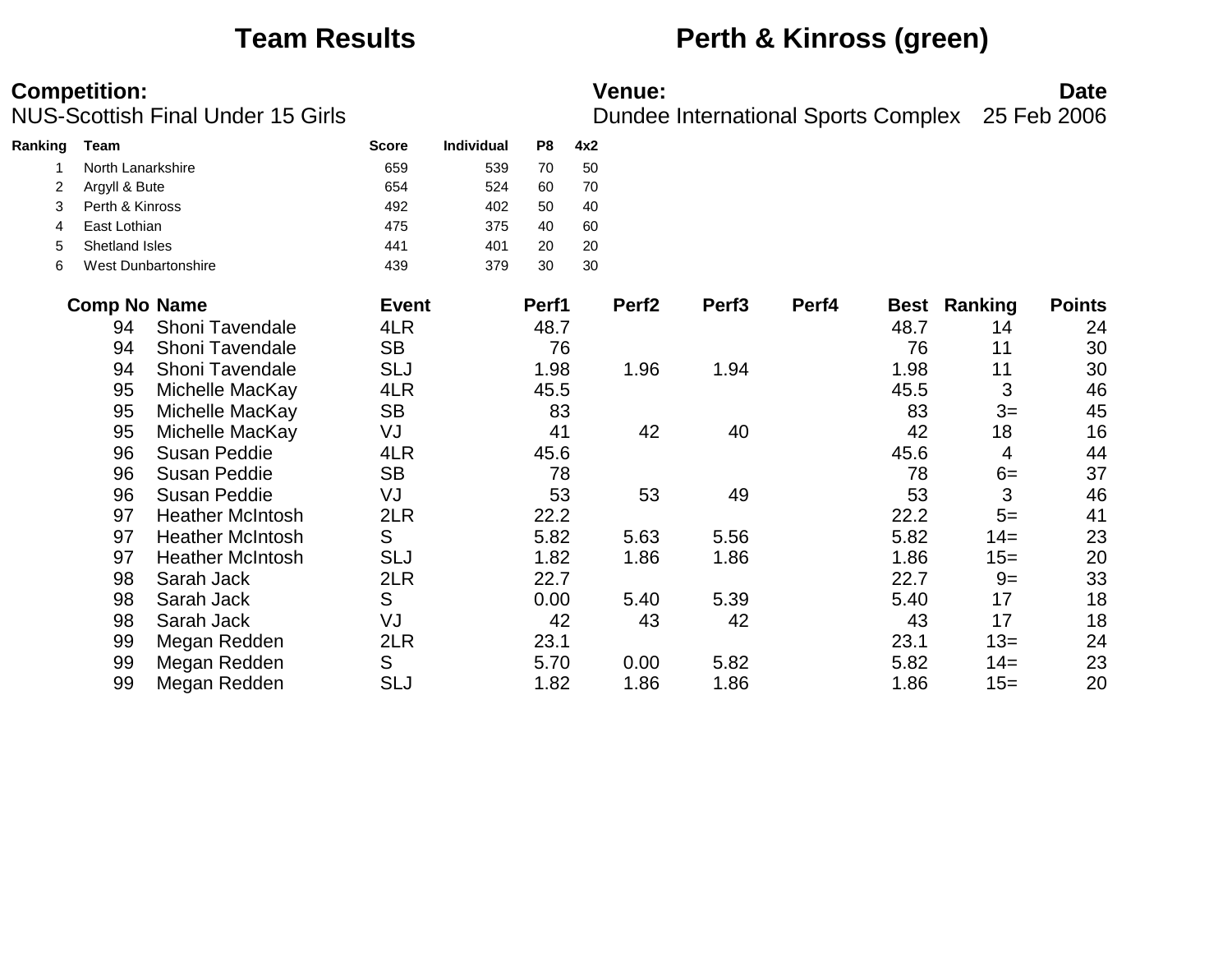## **Team Results Shetland Isles (sky)**

| Ranking | Team                  |                        | <b>Score</b> | <b>Individual</b> | P8    | 4x2 |                   |                   |       |      |                     |               |
|---------|-----------------------|------------------------|--------------|-------------------|-------|-----|-------------------|-------------------|-------|------|---------------------|---------------|
|         | North Lanarkshire     |                        | 659          | 539               | 70    | 50  |                   |                   |       |      |                     |               |
|         | Argyll & Bute         |                        | 654          | 524               | 60    | 70  |                   |                   |       |      |                     |               |
| 3       | Perth & Kinross       |                        | 492          | 402               | 50    | 40  |                   |                   |       |      |                     |               |
| 4       | East Lothian          |                        | 475          | 375               | 40    | 60  |                   |                   |       |      |                     |               |
| 5       | <b>Shetland Isles</b> |                        | 441          | 401               | 20    | 20  |                   |                   |       |      |                     |               |
| 6       |                       | West Dunbartonshire    | 439          | 379               | 30    | 30  |                   |                   |       |      |                     |               |
|         | <b>Comp No Name</b>   |                        | <b>Event</b> |                   | Perf1 |     | Perf <sub>2</sub> | Perf <sub>3</sub> | Perf4 |      | <b>Best Ranking</b> | <b>Points</b> |
|         | 101                   | Victoria Duthie        | 4LR          |                   | 47.8  |     |                   |                   |       | 47.8 | 11                  | 30            |
|         | 101                   | Victoria Duthie        | S            |                   | 7.78  |     | 8.40              | 8.60              |       | 8.60 | $\overline{2}$      | 48            |
|         | 101                   | Victoria Duthie        | <b>SLJ</b>   |                   | 0.00  |     | 0.00              | 2.20              |       | 2.20 | $4=$                | 43            |
|         | 102                   | Aimee Keith            | 4LR          |                   | 46.7  |     |                   |                   |       | 46.7 | 7                   | 38            |
|         | 102                   | Aimee Keith            | <b>SB</b>    |                   | 73    |     |                   |                   |       | 73   | 17                  | 18            |
|         | 102                   | Aimee Keith            | <b>SLJ</b>   |                   | 2.18  |     | 0.00              | 2.18              |       | 2.18 | 6                   | 40            |
|         | 103                   | Eilidh Peterson        | 2LR          |                   | 23.4  |     |                   |                   |       | 23.4 | 17                  | 18            |
|         | 103                   | <b>Eilidh Peterson</b> | <b>SB</b>    |                   | 78    |     |                   |                   |       | 78   | $6=$                | 37            |
|         | 103                   | <b>Eilidh Peterson</b> | <b>SLJ</b>   |                   | 2.12  |     | 2.16              | 2.16              |       | 2.16 | $7 =$               | 36            |
|         | 104                   | Vicky Irvine           | 2LR          |                   | 23.1  |     |                   |                   |       | 23.1 | $13=$               | 24            |
|         | 104                   | Vicky Irvine           | S            |                   | 7.60  |     | 6.85              | 7.15              |       | 7.60 | 5                   | 42            |
|         | 104                   | Vicky Irvine           | VJ           |                   | 43    |     | 45                | 38                |       | 45   | $12 =$              | 27            |
|         | 105                   | Margaret Johnston      | 4LR          |                   | 51.6  |     |                   |                   |       | 51.6 | 18                  | 16            |
|         | 105                   | Margaret Johnston      | S            |                   | 6.35  |     | 6.51              | 6.09              |       | 6.51 | 9                   | 34            |
|         | 105                   | Margaret Johnston      | VJ           |                   | 44    |     | 46                | 44                |       | 46   | $9=$                | 32            |
|         | 106                   | Kirsten Anderson       | 2LR          |                   | 23.2  |     |                   |                   |       | 23.2 | 16                  | 20            |
|         | 106                   | Kirsten Anderson       | <b>SB</b>    |                   | 74    |     |                   |                   |       | 74   | $13=$               | 23            |
|         | 106                   | Kirsten Anderson       | VJ           |                   | 46    |     | 46                | 46                |       | 46   | $9=$                | 32            |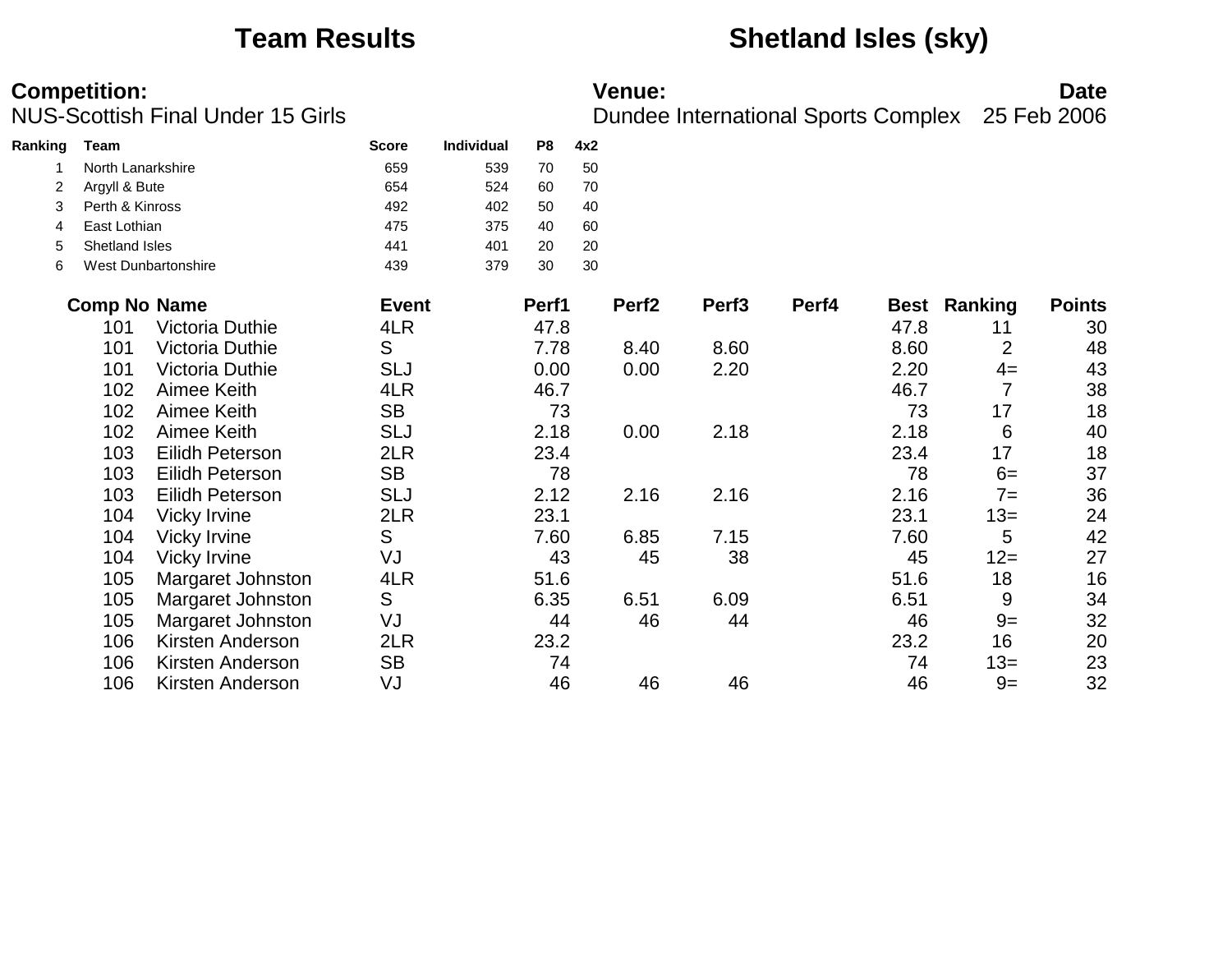## **Team Results West Dunbartonshire (navy)**

| Ranking | Team                |                       | <b>Score</b> | Individual | P8    | 4x2 |                   |                   |       |             |         |               |
|---------|---------------------|-----------------------|--------------|------------|-------|-----|-------------------|-------------------|-------|-------------|---------|---------------|
|         | North Lanarkshire   |                       | 659          | 539        | 70    | 50  |                   |                   |       |             |         |               |
|         | Argyll & Bute       |                       | 654          | 524        | 60    | 70  |                   |                   |       |             |         |               |
| 3       | Perth & Kinross     |                       | 492          | 402        | 50    | 40  |                   |                   |       |             |         |               |
| 4       | East Lothian        |                       | 475          | 375        | 40    | 60  |                   |                   |       |             |         |               |
| 5       | Shetland Isles      |                       | 441          | 401        | 20    | 20  |                   |                   |       |             |         |               |
| 6       |                     | West Dunbartonshire   | 439          | 379        | 30    | 30  |                   |                   |       |             |         |               |
|         | <b>Comp No Name</b> |                       | <b>Event</b> |            | Perf1 |     | Perf <sub>2</sub> | Perf <sub>3</sub> | Perf4 | <b>Best</b> | Ranking | <b>Points</b> |
|         | 108                 | <b>Carly Bissett</b>  | 4LR          |            | 50.0  |     |                   |                   |       | 50.0        | 17      | 18            |
|         | 108                 | <b>Carly Bissett</b>  | S            |            | 7.41  |     | 7.58              | 7.57              |       | 7.58        | 6       | 40            |
|         | 108                 | <b>Carly Bissett</b>  | VJ           |            | 44    |     | 42                | 44                |       | 44          | $14=$   | 22            |
|         | 109                 | Megan Reid            | 4LR          |            | 49.5  |     |                   |                   |       | 49.5        | 16      | 20            |
|         | 109                 | Megan Reid            | S            |            | 0.00  |     | 6.28              | 5.79              |       | 6.28        | 10      | 32            |
|         | 109                 | Megan Reid            | <b>SLJ</b>   |            | 1.72  |     | 1.74              | 1.82              |       | 1.82        | 18      | 16            |
|         | 110                 | <b>Natalie Quinn</b>  | 4LR          |            | 46.8  |     |                   |                   |       | 46.8        | 8       | 36            |
|         | 110                 | <b>Natalie Quinn</b>  | <b>SB</b>    |            | 78    |     |                   |                   |       | 78          | $6=$    | 37            |
|         | 110                 | <b>Natalie Quinn</b>  | VJ           |            | 52    |     | 51                | 51                |       | 52          | 4       | 44            |
|         | 111                 | Leanne Meldrum        | 2LR          |            | 23.1  |     |                   |                   |       | 23.1        | $13=$   | 24            |
|         | 111                 | Leanne Meldrum        | S            |            | 5.36  |     | 6.04              | 5.10              |       | 6.04        | 12      | 28            |
|         | 111                 | Leanne Meldrum        | SLJ          |            | 1.90  |     | 1.90              | 1.92              |       | 1.92        | 13      | 26            |
|         | 112                 | <b>Hayley Nicol</b>   | 2LR          |            | 23.0  |     |                   |                   |       | 23.0        | 12      | 28            |
|         | 112                 | <b>Hayley Nicol</b>   | <b>SB</b>    |            | 71    |     |                   |                   |       | 71          | 18      | 16            |
|         | 112                 | <b>Hayley Nicol</b>   | SLJ          |            | 1.90  |     | 1.94              | 1.92              |       | 1.94        | 12      | 28            |
|         | 113                 | <b>Sinead Griffen</b> | 2LR          |            | 21.9  |     |                   |                   |       | 21.9        | 4       | 44            |
|         | 113                 | <b>Sinead Griffen</b> | <b>SB</b>    |            | 74    |     |                   |                   |       | 74          | $13=$   | 23            |
|         | 113                 | <b>Sinead Griffen</b> | VJ           |            | 46    |     | 47                | 45                |       | 47          | $7=$    | 37            |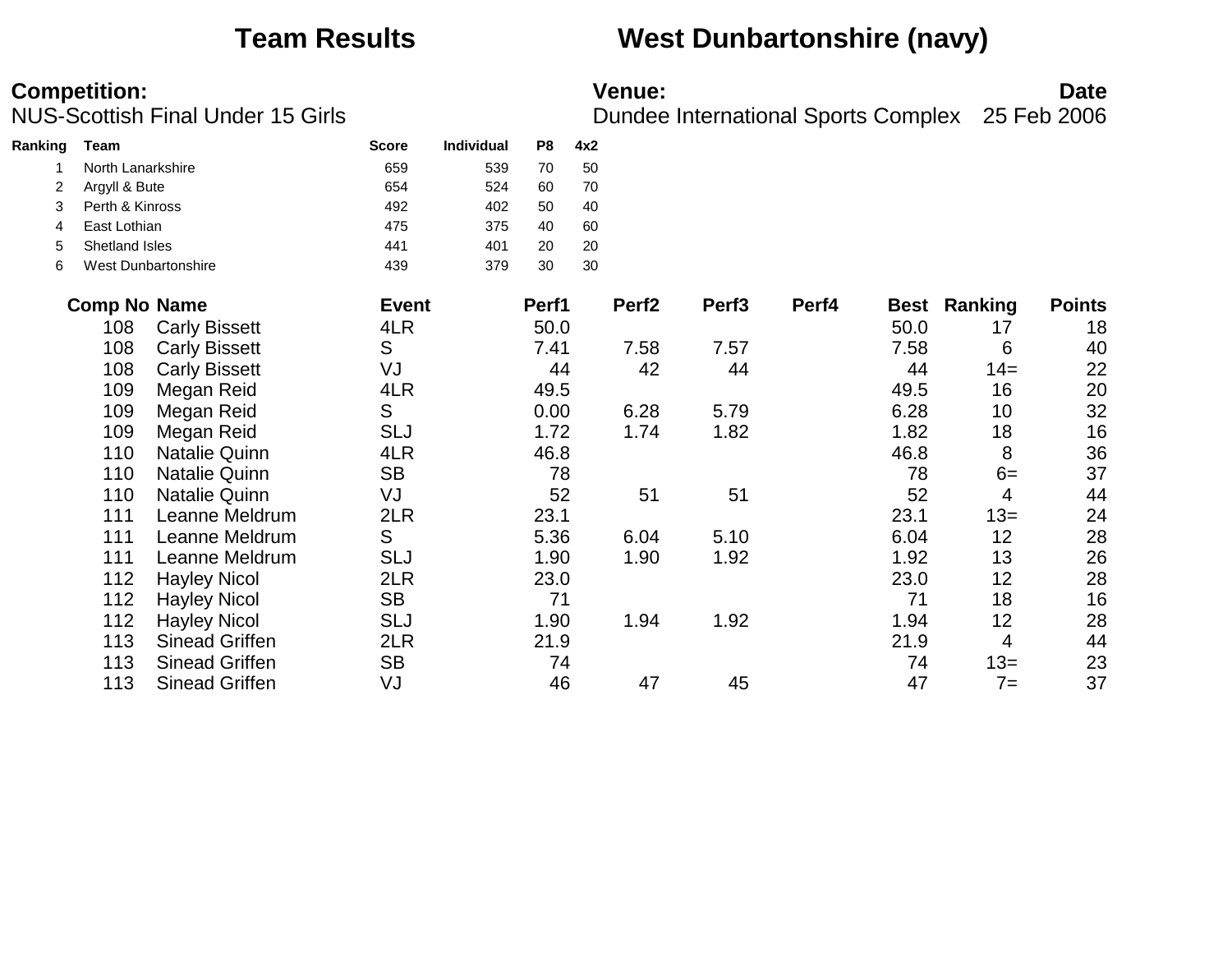## **Results Sheet 2 Lap Race**

# **Competition:**<br>**Date**<br>Dundee International Sports Complex 25 Feb 2006<br>Dundee International Sports Complex 25 Feb 2006

| Ranking Team |                       | <b>Colour</b> | <b>BibNo Name</b> |                       | <b>Best</b> | <b>Points</b> |  |
|--------------|-----------------------|---------------|-------------------|-----------------------|-------------|---------------|--|
|              | North Lanarkshire     | royal         |                   | 87 Jennifer Wardhaugh | 21.1        | 50            |  |
|              | North Lanarkshire     | royal         |                   | 89 Karen Brandon      | 21.6        | 48            |  |
|              | North Lanarkshire     | royal         |                   | 90 Lisa Cox           | 21.7        | 46            |  |
|              | West Dunbartonshire   | navy          |                   | 113 Sinead Griffen    | 21.9        | 44            |  |
| $5=$         | Argyll & Bute         | orange        |                   | 74 Holly Crawford     | 22.2        | 41            |  |
| $5=$         | Perth & Kinross       | green         |                   | 97 Heather McIntosh   | 22.2        | 41            |  |
|              | Argyll & Bute         | orange        |                   | 77 Zoe Fleming        | 22.3        | 38            |  |
| 8            | Argyll & Bute         | orange        |                   | 78 Jade MacEwan       | 22.4        | 36            |  |
| $9=$         | East Lothian          | red           |                   | 82 Rachel Dudley      | 22.7        | 33            |  |
| $9=$         | Perth & Kinross       | green         |                   | 98 Sarah Jack         | 22.7        | 33            |  |
| 11           | East Lothian          | red           |                   | 84 Kirsten Goodall    | 22.8        | 30            |  |
| 12           | West Dunbartonshire   | navy          |                   | 112 Hayley Nicol      | 23.0        | 28            |  |
| 13=          | Perth & Kinross       | green         |                   | 99 Megan Redden       | 23.1        | 24            |  |
| 13=          | <b>Shetland Isles</b> | sky           |                   | 104 Vicky Irvine      | 23.1        | 24            |  |
| 13=          | West Dunbartonshire   | navy          | 111               | Leanne Meldrum        | 23.1        | 24            |  |
| 16           | Shetland Isles        | sky           |                   | 106 Kirsten Anderson  | 23.2        | 20            |  |
| 17           | <b>Shetland Isles</b> | sky           |                   | 103 Eilidh Peterson   | 23.4        | 18            |  |
| 18           | East Lothian          | red           |                   | 80 Heather Campbell   | 24.0        | 16            |  |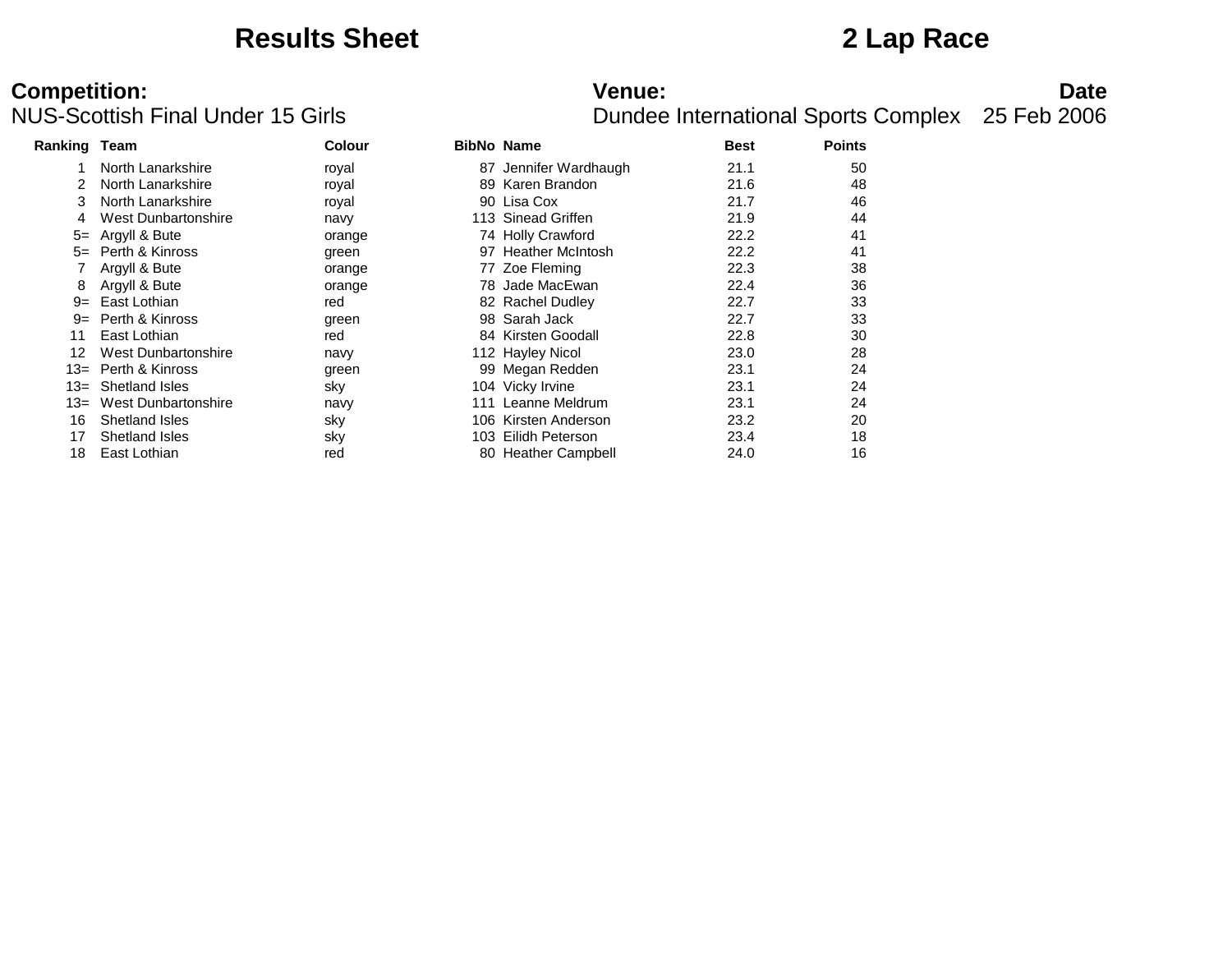## **Results Sheet 4 Lap Race**

# **Competition:**<br>**Date**<br>Dundee International Sports Complex 25 Feb 2006<br>Dundee International Sports Complex 25 Feb 2006

| Ranking Team |                       | Colour | <b>BibNo Name</b>     | <b>Best</b> | <b>Points</b> |  |
|--------------|-----------------------|--------|-----------------------|-------------|---------------|--|
|              | North Lanarkshire     | royal  | 88 Rachel Burns       | 44.9        | 50            |  |
|              | Argyll & Bute         | orange | 76 Lucy MacNulty      | 45.1        | 48            |  |
| 3            | Perth & Kinross       | green  | 95 Michelle MacKay    | 45.5        | 46            |  |
| 4            | Perth & Kinross       | green  | 96 Susan Peddie       | 45.6        | 44            |  |
| 5            | East Lothian          | red    | 83 Megan Gaffney      | 46.1        | 42            |  |
| 6            | Argyll & Bute         | orange | 73 Christie Roxburgh  | 46.4        | 40            |  |
|              | Shetland Isles        | sky    | 102 Aimee Keith       | 46.7        | 38            |  |
| 8            | West Dunbartonshire   | navy   | 110 Natalie Quinn     | 46.8        | 36            |  |
|              | Argyll & Bute         | orange | 75 Erin Elkin         | 46.9        | 34            |  |
| 10           | East Lothian          | red    | 85 Loren Smedley      | 47.5        | 32            |  |
| 11           | Shetland Isles        | sky    | 101 Victoria Duthie   | 47.8        | 30            |  |
| 12           | North Lanarkshire     | royal  | 92 Kirstin Watt       | 48.4        | 28            |  |
| 13           | East Lothian          | red    | 81 Colleen Dudley     | 48.5        | 26            |  |
| 14           | Perth & Kinross       | green  | 94 Shoni Tavendale    | 48.7        | 24            |  |
| 15           | North Lanarkshire     | royal  | 91 Marion Hutton      | 49.4        | 22            |  |
| 16           | West Dunbartonshire   | navy   | 109 Megan Reid        | 49.5        | 20            |  |
| 17           | West Dunbartonshire   | navy   | 108 Carly Bissett     | 50.0        | 18            |  |
| 18           | <b>Shetland Isles</b> | sky    | 105 Margaret Johnston | 51.6        | 16            |  |
|              |                       |        |                       |             |               |  |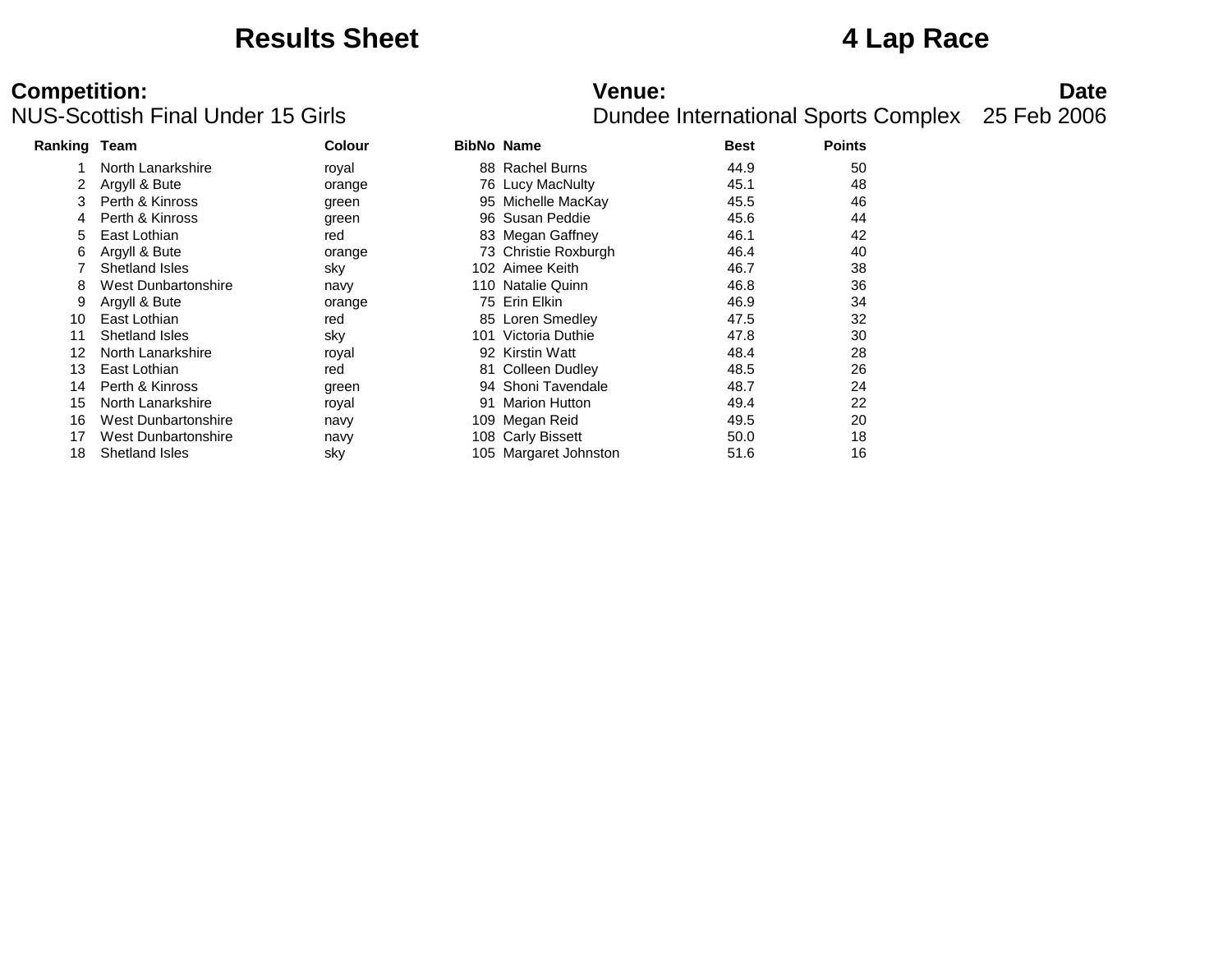## **Event Official Results Sheet 8 Lap Paarlauf**

| <b>Competition:</b><br><b>NUS-Scottish Final Under 15 Girls</b> |     |                     | <b>Venue:</b><br>Dundee International Sports Complex 25 Feb 2006 |        |       |                    | <b>Date</b>   |  |
|-----------------------------------------------------------------|-----|---------------------|------------------------------------------------------------------|--------|-------|--------------------|---------------|--|
| Ranking Code Team                                               |     |                     | Colour                                                           | Heat   | Final | <b>Performance</b> | <b>Points</b> |  |
|                                                                 | 03. | North Lanarkshire   | roval                                                            | 1:30.0 | 0.0   | 1:30.0             | 70            |  |
|                                                                 | 01  | Argyll & Bute       | orange                                                           | 1:31.7 | 0.0   | 1:31.7             | 60            |  |
|                                                                 | 04  | Perth & Kinross     | green                                                            | 1:32.4 | 0.0   | 1:32.4             | 50            |  |
| 4                                                               | 02  | East Lothian        | red                                                              | 1:33.3 | 0.0   | 1:33.3             | 40            |  |
| 5                                                               | 06  | West Dunbartonshire | navy                                                             | 1:34.2 | 0.0   | 1:34.2             | 30            |  |
| 6                                                               | 05  | Shetland Isles      | sky                                                              | 1:35.2 | 0.0   | 1:35.2             | 20            |  |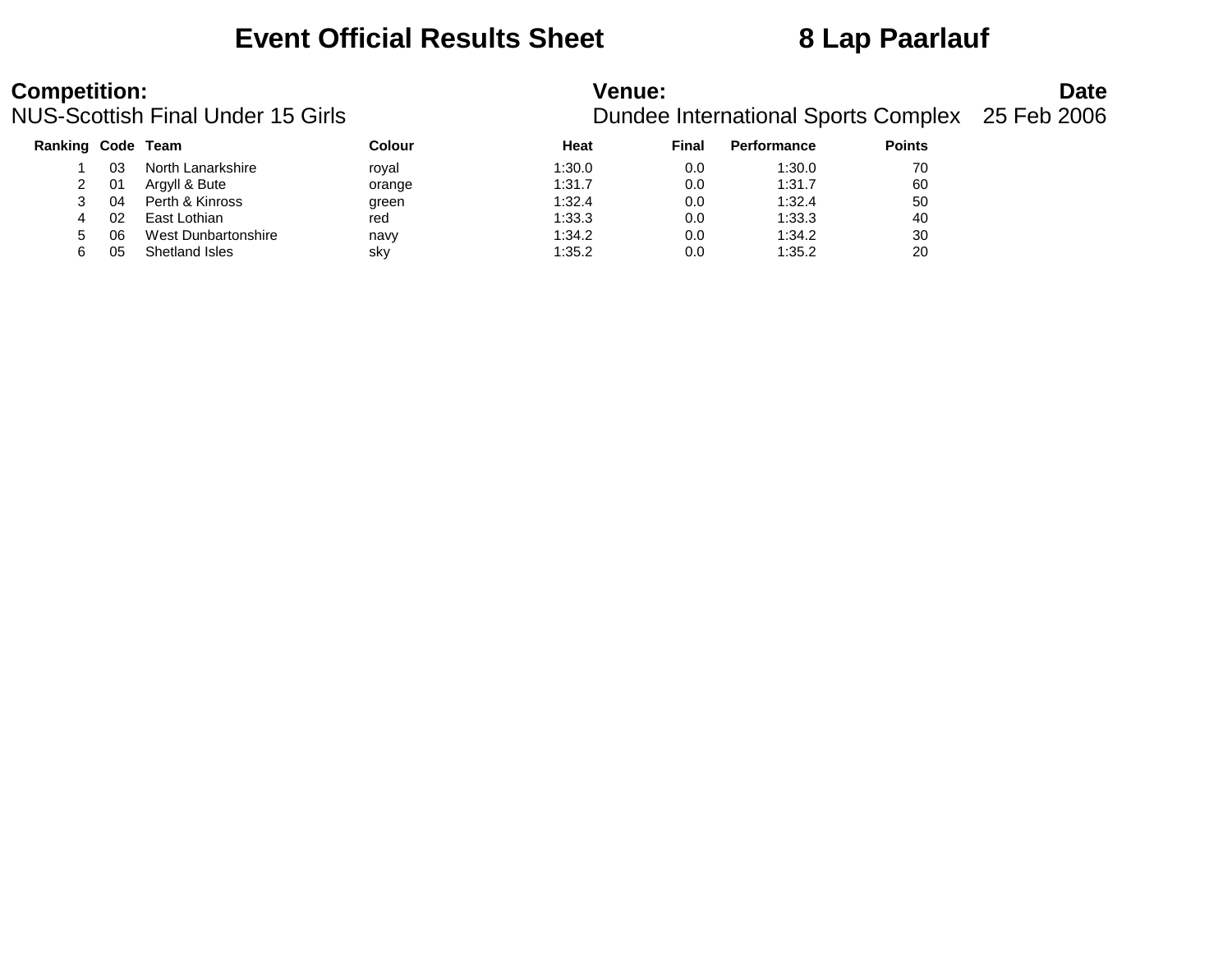## **Event Official Results Sheet 4 x 2 Lap Relay**

| Ranking Code Team |    |                     | Colour | Heat   | Final | <b>Performance</b> | <b>Points</b> |
|-------------------|----|---------------------|--------|--------|-------|--------------------|---------------|
|                   | 01 | Argyll & Bute       | orange | 1:27.6 | 0.0   | 1:27.6             | 70            |
|                   | 02 | East Lothian        | red    | 1:27.8 | 0.0   | 1:27.8             | 60            |
|                   | 03 | North Lanarkshire   | roval  | 1:27.9 | 0.0   | 1:27.9             | 50            |
| 4                 | 04 | Perth & Kinross     | green  | 1:28.3 | 0.0   | 1:28.3             | 40            |
| 5.                | 06 | West Dunbartonshire | navy   | 1:29.2 | 0.0   | 1:29.2             | 30            |
| 6                 | 05 | Shetland Isles      | sky    | 1:29.3 | 0.0   | 1:29.3             | 20            |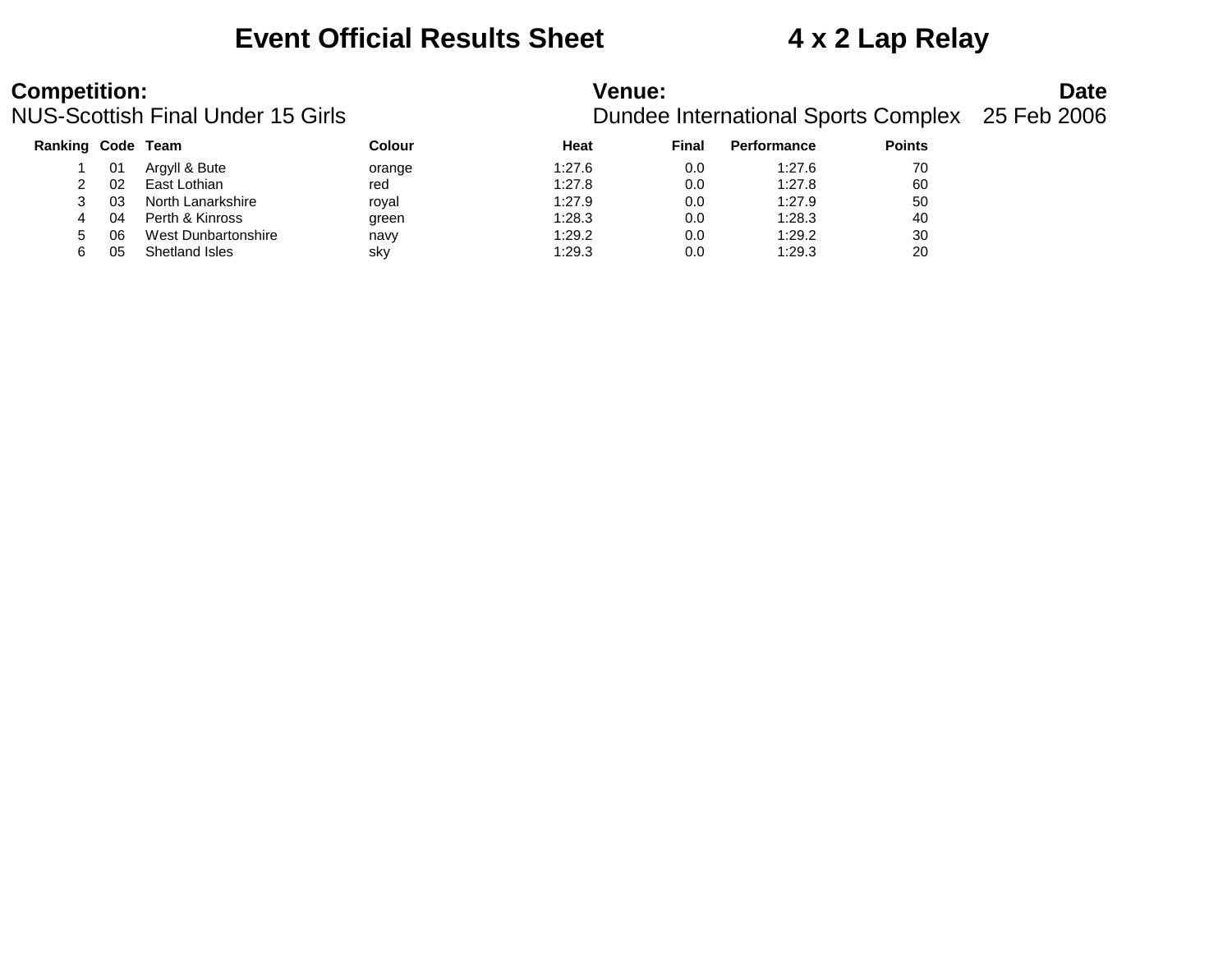## **Results Sheet Shot**

# **Competition:**<br>**Date**<br>Dundee International Sports Complex 25 Feb 2006<br>Dundee International Sports Complex 25 Feb 2006

| Ranking Team |                            | <b>Colour</b> | <b>BibNo Name</b> |                            | <b>Best</b> | <b>Points</b> |
|--------------|----------------------------|---------------|-------------------|----------------------------|-------------|---------------|
|              | Argyll & Bute              | orange        |                   | 73 Christie Roxburgh       | 8.63        | 50            |
| 2            | Shetland Isles             | sky           |                   | 101 Victoria Duthie        | 8.60        | 48            |
| 3            | Argyll & Bute              | orange        |                   | 74 Holly Crawford          | 7.70        | 46            |
| 4            | Argyll & Bute              | orange        |                   | 76 Lucy MacNulty           | 7.63        | 44            |
| 5.           | Shetland Isles             | sky           |                   | 104 Vicky Irvine           | 7.60        | 42            |
| 6            | West Dunbartonshire        | navy          |                   | 108 Carly Bissett          | 7.58        | 40            |
|              | North Lanarkshire          | royal         |                   | 89 Karen Brandon           | 7.35        | 38            |
| 8            | North Lanarkshire          | royal         |                   | 90 Lisa Cox                | 7.10        | 36            |
| 9            | Shetland Isles             | sky           |                   | 105 Margaret Johnston      | 6.51        | 34            |
| 10           | <b>West Dunbartonshire</b> | navy          |                   | 109 Megan Reid             | 6.28        | 32            |
| 11           | East Lothian               | red           |                   | 85 Loren Smedley           | 6.05        | 30            |
| 12           | <b>West Dunbartonshire</b> | navy          |                   | 111 Leanne Meldrum         | 6.04        | 28            |
| 13           | East Lothian               | red           |                   | 83 Megan Gaffney           | 5.83        | 26            |
| $14=$        | Perth & Kinross            | green         |                   | 97 Heather McIntosh        | 5.82        | 23            |
| $14 =$       | Perth & Kinross            | green         |                   | 99 Megan Redden            | 5.82        | 23            |
| 16           | East Lothian               | red           |                   | 81 Colleen Dudley          | 5.61        | 20            |
| 17           | Perth & Kinross            | green         |                   | 98 Sarah Jack              | 5.40        | 18            |
| 18           | North Lanarkshire          | royal         |                   | 92 Kirstin Watt            | 5.06        | 16            |
|              | Argyll & Bute              | orange        |                   | 79 Chermaine MacLachlainne | 7.21        | 0             |
|              | North Lanarkshire          | royal         |                   | 93 Rachel Callander        | 5.78        | 0             |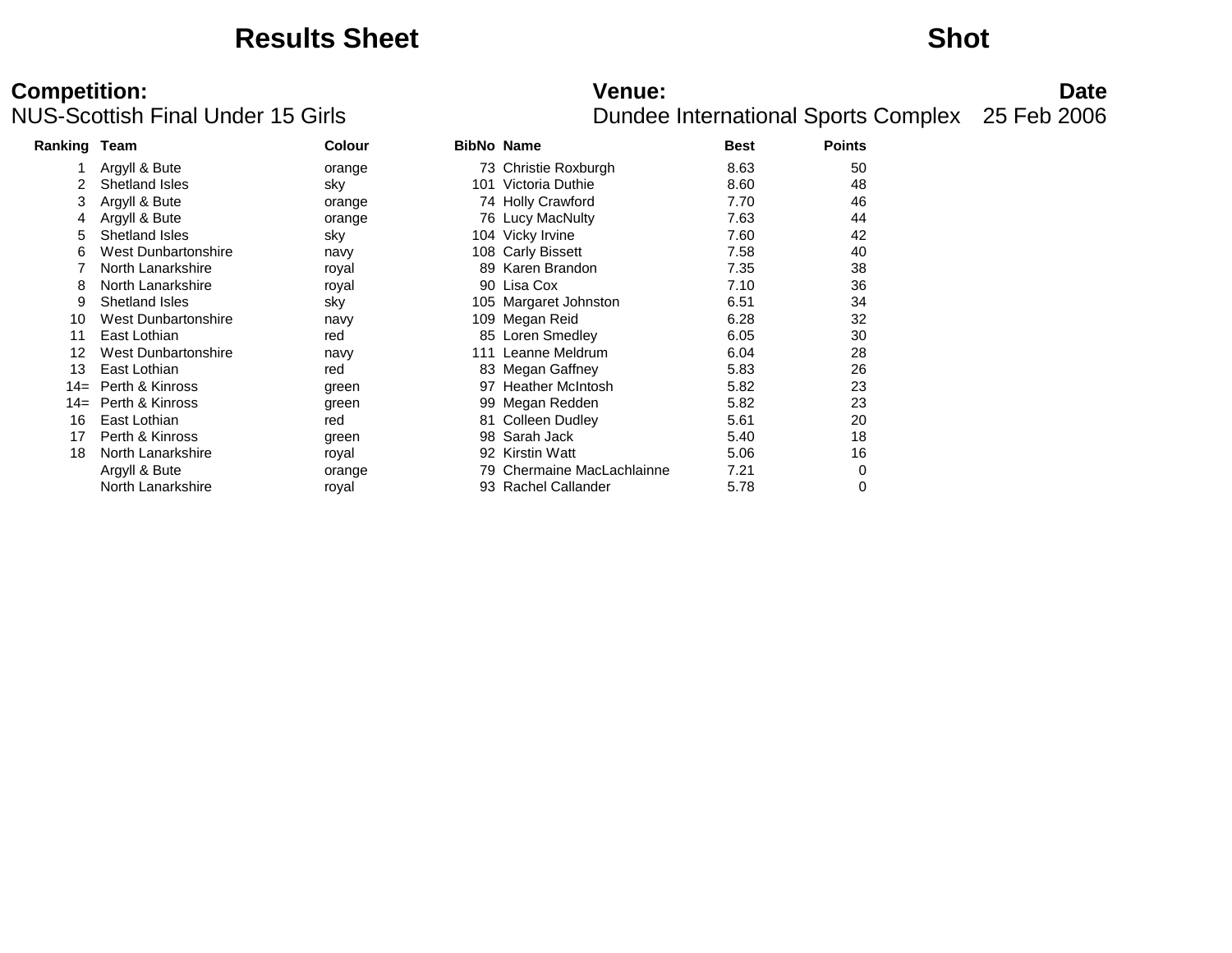## **Results Sheet Speed Bounce**

# **Competition:**<br>**Date**<br>Dundee International Sports Complex 25 Feb 2006<br>Dundee International Sports Complex 25 Feb 2006

| <b>Ranking Team</b> |                       | <b>Colour</b> |      | <b>BibNo Name</b>     | Total | <b>Points</b> |  |
|---------------------|-----------------------|---------------|------|-----------------------|-------|---------------|--|
|                     | Argyll & Bute         | orange        |      | 78 Jade MacEwan       | 86    | 50            |  |
|                     | North Lanarkshire     | royal         | 91   | <b>Marion Hutton</b>  | 84    | 48            |  |
| $3=$                | North Lanarkshire     | royal         | 88   | <b>Rachel Burns</b>   | 83    | 45            |  |
| $3=$                | Perth & Kinross       | green         |      | 95 Michelle MacKay    | 83    | 45            |  |
| 5                   | North Lanarkshire     | royal         |      | 87 Jennifer Wardhaugh | 81    | 42            |  |
| $6=$                | East Lothian          | red           |      | 82 Rachel Dudley      | 78    | 37            |  |
| $6=$                | Perth & Kinross       | green         |      | 96 Susan Peddie       | 78    | 37            |  |
| $6=$                | Shetland Isles        | sky           |      | 103 Eilidh Peterson   | 78    | 37            |  |
| $6=$                | West Dunbartonshire   | navy          |      | 110 Natalie Quinn     | 78    | 37            |  |
| 10                  | Argyll & Bute         | orange        |      | 75 Erin Elkin         | 77    | 32            |  |
| 11                  | Perth & Kinross       | green         |      | 94 Shoni Tavendale    | 76    | 30            |  |
| 12                  | East Lothian          | red           |      | 84 Kirsten Goodall    | 75    | 28            |  |
|                     | 13= Argyll & Bute     | orange        |      | 77 Zoe Fleming        | 74    | 23            |  |
| $13=$               | East Lothian          | red           |      | 80 Heather Campbell   | 74    | 23            |  |
| $13=$               | <b>Shetland Isles</b> | sky           | 106. | Kirsten Anderson      | 74    | 23            |  |
| $13=$               | West Dunbartonshire   | navy          | 113  | Sinead Griffen        | 74    | 23            |  |
| 17                  | Shetland Isles        | sky           | 102  | Aimee Keith           | 73    | 18            |  |
| 18                  | West Dunbartonshire   | navy          |      | 112 Hayley Nicol      | 71    | 16            |  |
|                     |                       |               |      |                       |       |               |  |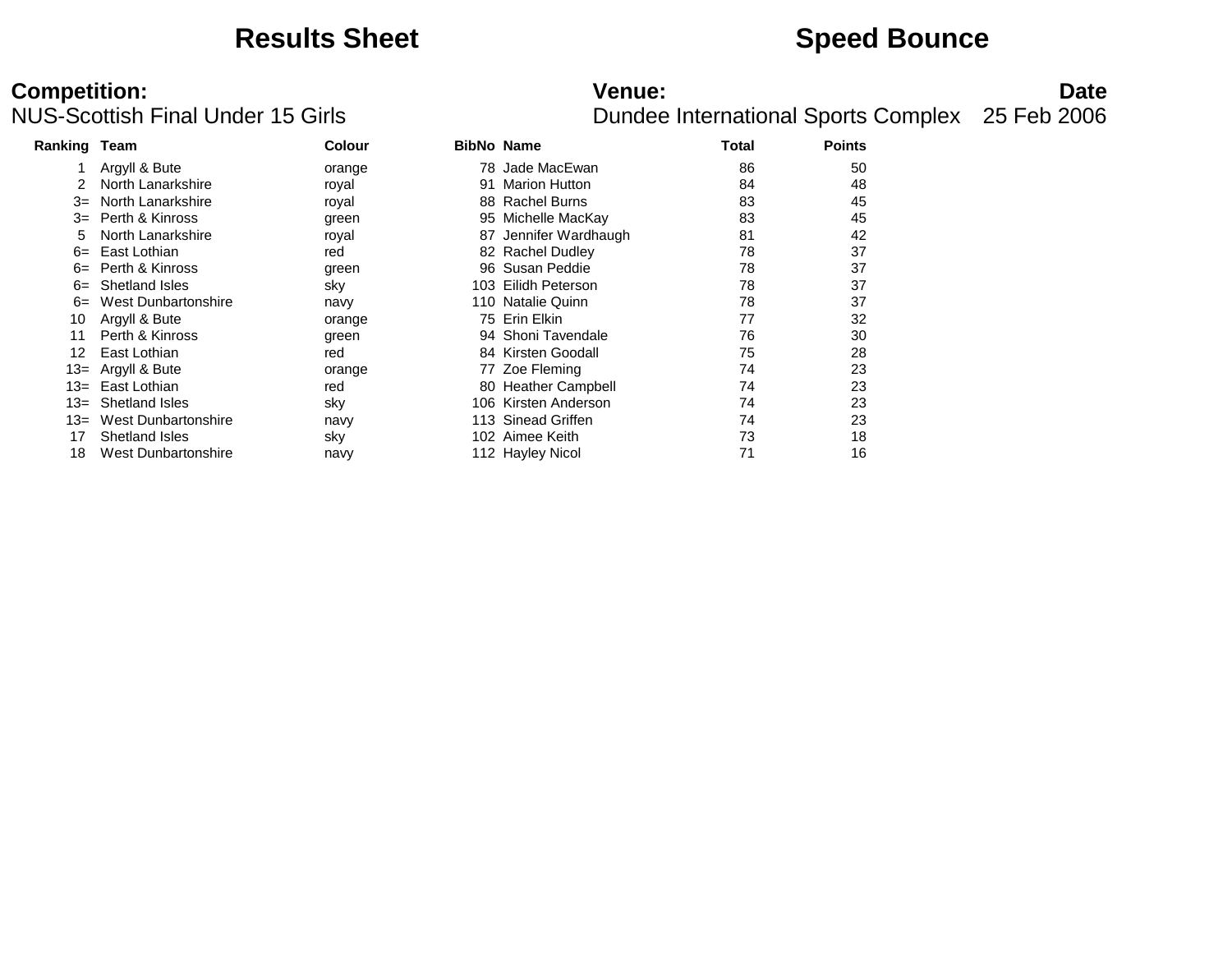## **Results Sheet Standing Long Jump**

# **Competition:**<br>**Date**<br>Dundee International Sports Complex 25 Feb 2006<br>Dundee International Sports Complex 25 Feb 2006

| <b>Ranking Team</b> |                            | Colour |    | <b>BibNo Name</b>       | <b>Best</b> | <b>Points</b> |  |
|---------------------|----------------------------|--------|----|-------------------------|-------------|---------------|--|
|                     | North Lanarkshire          | royal  |    | 88 Rachel Burns         | 2.36        | 50            |  |
| 2                   | Argyll & Bute              | orange |    | 73 Christie Roxburgh    | 2.34        | 48            |  |
|                     | Argyll & Bute              | orange |    | 74 Holly Crawford       | 2.26        | 46            |  |
| $4=$                | Argyll & Bute              | orange |    | 76 Lucy MacNulty        | 2.20        | 43            |  |
| $4=$                | Shetland Isles             | sky    |    | 101 Victoria Duthie     | 2.20        | 43            |  |
| 6                   | Shetland Isles             | sky    |    | 102 Aimee Keith         | 2.18        | 40            |  |
| 7=                  | East Lothian               | red    |    | 84 Kirsten Goodall      | 2.16        | 36            |  |
| 7=                  | North Lanarkshire          | royal  |    | 90 Lisa Cox             | 2.16        | 36            |  |
| $7 =$               | <b>Shetland Isles</b>      | sky    |    | 103 Eilidh Peterson     | 2.16        | 36            |  |
| 10                  | East Lothian               | red    |    | 85 Loren Smedley        | 2.08        | 32            |  |
| 11                  | Perth & Kinross            | green  |    | 94 Shoni Tavendale      | 1.98        | 30            |  |
| 12                  | West Dunbartonshire        | navy   |    | 112 Hayley Nicol        | 1.94        | 28            |  |
| 13                  | <b>West Dunbartonshire</b> | navy   |    | 111 Leanne Meldrum      | 1.92        | 26            |  |
| 14                  | North Lanarkshire          | royal  | 91 | <b>Marion Hutton</b>    | 1.90        | 24            |  |
| 15=                 | East Lothian               | red    |    | 81 Colleen Dudley       | 1.86        | 20            |  |
| 15=                 | Perth & Kinross            | green  | 97 | <b>Heather McIntosh</b> | 1.86        | 20            |  |
| $15 =$              | Perth & Kinross            | green  |    | 99 Megan Redden         | 1.86        | 20            |  |
| 18                  | West Dunbartonshire        | navy   |    | 109 Megan Reid          | 1.82        | 16            |  |